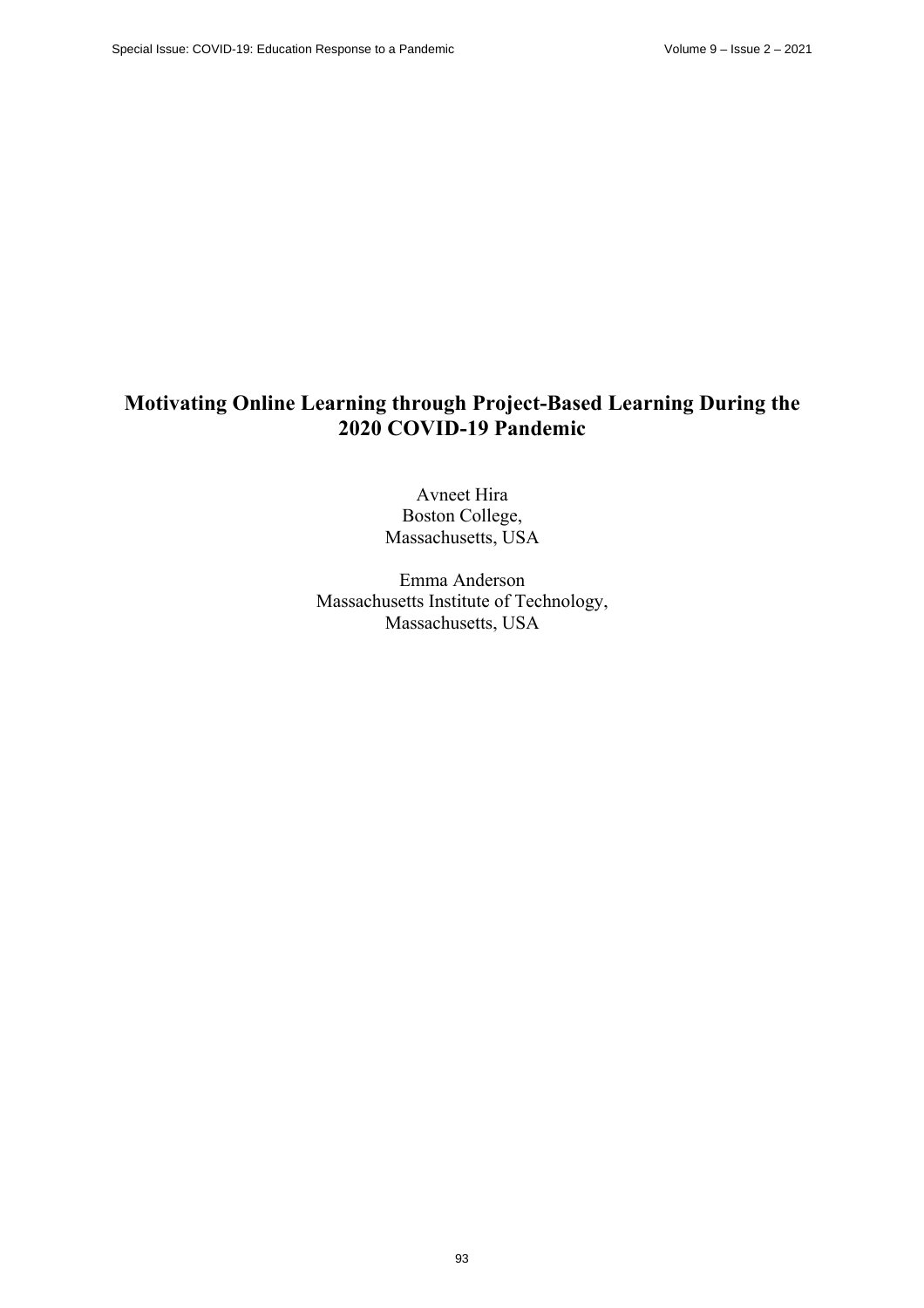#### **Abstract**

The transition of traditional schooling to online learning during the COVID-19 pandemic disrupted formal school education. Though at home, teachers and students continued teaching and learning in socially distant ways using online technologies. From various teacher surveys, only about 60% of students in the United States regularly engaged with learning activities. Teachers and parents also expressed a significant need for help to keep students motivated and engaged in learning activities. During the pandemic, online learning left teachers and parents needing support for learning activities that motivate and engage students. Project-based learning is an increasingly popular pedagogical practice centered around students working collaboratively on projects while the teacher facilitates learning activities and progression. Project-based learning embodies several factors considered central to motivation in online learning. In this paper, we inquire how this approach presents itself as a candidate for learning during the pandemic when considering students' motivation to learn through online learning experiences. We construct a conceptual framework informed by motivational theories that share core tenets with this form of learning and use the framework to analyze interviews of 11 teachers from 4 schools that taught with a project-based learning approach before the pandemic and transitioned to teaching, using it online, in the Spring of 2020. From our analyses of the teachers' narratives, we discuss teaching aspects of the approach that lend themselves well to online teaching, elements that the teachers believe are missing, and how educators might cater to these missing aspects with a focus on student motivation to learn.

*Keywords*: COVID-19, motivation, online learning, project-based learning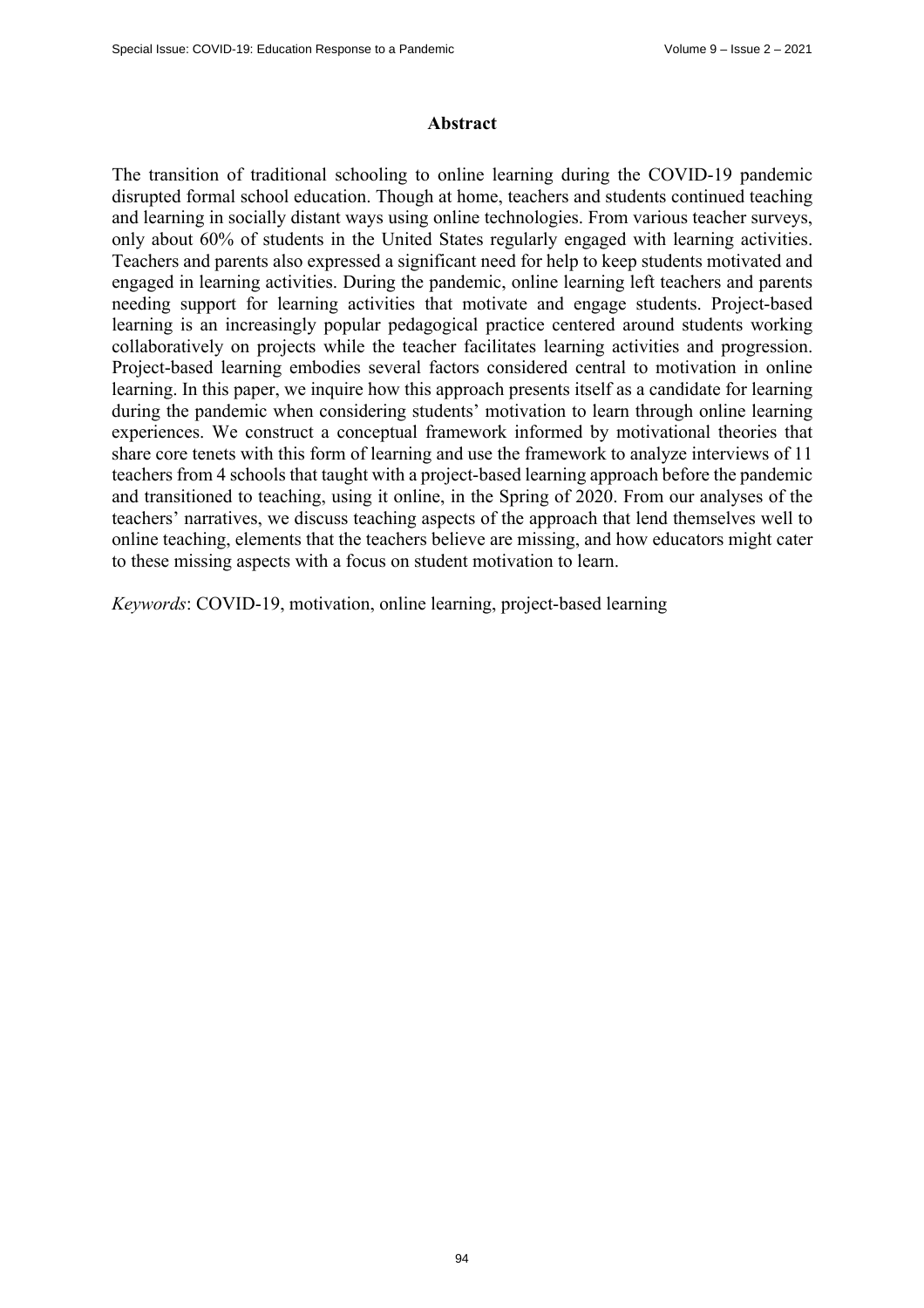## **Introduction**

The COVID-19 pandemic disrupted traditional school education. Physical school facilities were shut down, but school education was expected to continue. This disruption created a wide range of schooling, from photocopied packets being mailed home to video conference classrooms. Unlike other disasters like hurricanes and tornadoes where schooling is temporarily paused, the COVID-19 pandemic forced physical school facilities to close, but teachers were expected to continue socially distant teaching using technology. This is attributable to a confluence of factors unique to the current time, comprising broader access to computers and internet than ever before (Child Trends, 2018), availability of technologies for online teaching and learning (Emmanuel, 2018; Meticulous Research, 2020; Wan, 2019), and the unique constraints of the pandemic wherein students, as long as socially distant, can stay home and continue learning.

However, learning from home did not result in the same teaching and learning experience for teachers and students as before the pandemic. From various teacher surveys, only about 60% of students in the United States regularly engaged with learning activities (Educators for Excellence, 2020; Kraft & Simon, 2020). These numbers are difficult to report by districts and states, as no standard metric or definition for student engagement during the pandemic has been agreed upon yet (Barnum & Bryan, 2020). Student engagement was divided across race and socioeconomic status lines, where teachers of students of color and those belonging to lowincome groups reported lower student engagement in learning compared to other groups (Gewertz, 2020). Irrespective of student background, teachers and parents expressed a significant need for help to keep students motivated and engaged in learning activities. 44.6% of teachers from a recent RAND study (Hamilton et al., 2020) reported needing help with strategies for keeping students engaged and motivated, and 53% of parents in a National Parents Union survey (Echelon Insights, 2020) indicated needing help with engaging their children in good activities.

This transition to online teaching, a phenomenon that we refer to as social distance teaching and learning (Anderson & Hira, 2020), disrupted formal education, leaving teachers and parents needing support for learning activities that motivate and engage students. In this paper, we explore how teachers who use project-based learning (PBL) were able or unable to motivate their students to learn during social distance learning. We first construct a conceptual framework informed by motivational theories that share core tenets with PBL, and then analyze interviews of 11 teachers from 4 schools that transitioned to teaching using PBL online in the spring of 2020. From our analyses of the teachers' narratives, we discuss PBL teaching aspects that lend themselves well to online social distance teaching, aspects that the teachers believe are missing, and how educators might cater to these missing aspects with a particular focus on student motivation to learn.

# **Literature Review**

Project-based learning, true to its name, uses projects for teaching and learning. Projects provide students with opportunities to be central in their learning, work autonomously over a given period of time with facilitation from the teacher, collaborate and cooperate to research and create projects, and reflect on their learning individually and as teams (Bell, 2010; Blumenfeld et al., 1991; Thomas, 2000). Through PBL, students work on relatively complex and advanced problems that are authentic in context. Learning is grounded in explicit educational goals (Moursund, 1999), often including lifelong learning (Diehl et al., 1999).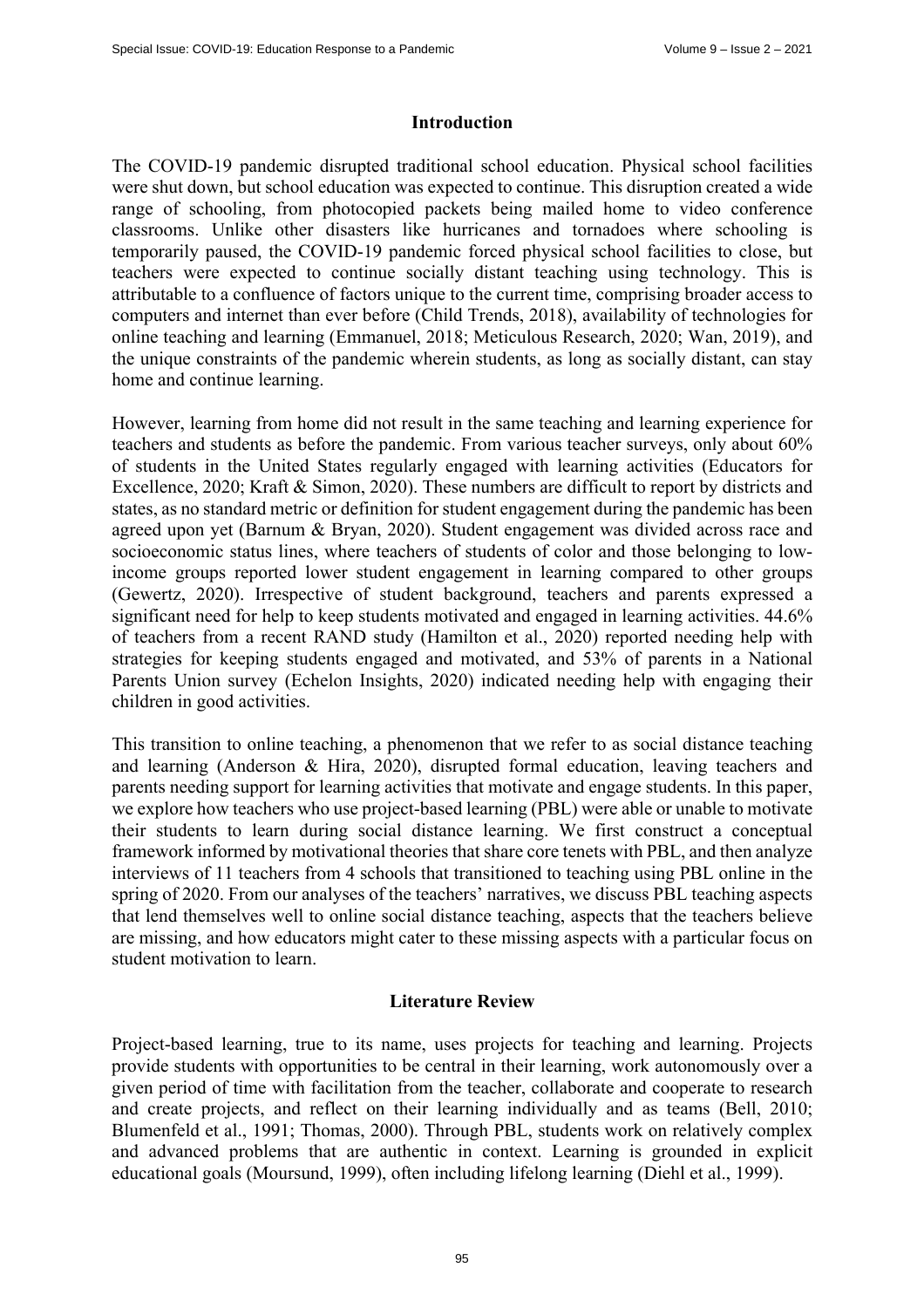Theoretically, PBL is grounded in constructivist and constructionist educational theory, wherein learners construct knowledge based on their experiences and prior knowledge (Piaget, 1970) and mediated by their interaction with artifacts (Papert, 1980; Papert & Harel, 1991). Savery and Duffy (2001) claim PBL to be one of the best exemplars of constructivist learning. PBL has been shown to produce a better attitude towards learning and higher academic achievement (Baş, 2011; C. Chen & Yang, 2019) compared to traditional instruction and textbook-based teaching. Students are motivated to pursue nontrivial problems by genuinely engaging with them (Blumenfeld et al., 1991). Ideally, PBL in practice is scaffolded to meet appropriate learner goals, supports teachers and students to enact effective teaching and learning, includes formative reflective and peer evaluations, promotes both collaborative work and individual student ownership and agency (B. J. S. Barron et al., 1998; Kokotsaki et al., 2016; Svihla & Reeve, 2016). In synthesis, PBL places student autonomy and agency at the center of the learning process, takes place in socially connected settings, develops individual students' abilities and skills, and the projects are relevant and interesting to the students.

Many studies exploring PBL and online learning have focused on how online tools like cloud computing and online forums can help facilitate PBL pedagogy. Studies have found that cloud computing or collaborative online tools such as the Google suite or Office365 are valuable tools for facilitating PBL (Çakiroğlu & Erdemir, 2019; Sutia et al., 2019). Ching and Hsu (2013) concluded that peer feedback encouraged student participation and learning in online PBL assignments. Others have explored student group dynamics in the online environment. Yilmaz et al. (2020) investigated how different online group dynamics comprising vertical and shared responsibility are both effective in completing PBL assignments. While prior work on online PBL provides relevant grounding for this paper, it is essential to note that our study is situated in a time when teachers abruptly moved to remote teaching or what we have termed social distance learning. Most prior work in the area has focused on intentionally designed online PBL experiences, whereas during the shift to online teaching during the pandemic, schools and administrators did not have the time to deeply think through and implement any major redesigns mid-semester. Thus, we report on this unique maneuver that many teachers across the world were expected to perform.

# **Conceptual Framework**

To understand relevant motivational factors that play a role in effective online PBL, we form a conceptual framework by synthesizing tenets of relevant motivation theories, namely, selfdetermination theory (SDT) (Deci & Ryan, 1985), achievement goal theory (AGT) (Nicholls, 1984; Pintrich, 2000b; Senko et al., 2011), and the role of interest in learning and development (Renninger et al., 1992). Below we explain how these theories aid understanding motivation to learn in PBL settings.

According to Deci and Ryan (1985, 2000), individuals' self-determination towards various tasks is promoted by their experience of achieving the psychological needs of autonomy, competence, and relatedness. Autonomy refers to an individual's sense of agency in a given situation, competence refers to an individual's capability to carry out a task, and relatedness is the quality of connecting with others. SDT has also been used as a theory to understand motivation in online learning environments (Hartnett, 2016). Unsurprisingly when students are supported in their autonomy, competence, and relatedness to learning, students improve in these three psychological areas, in turn favorably affecting their self-determination to learn in online settings (K. Chen & Jang, 2010). Kim and Frick (2011) reported that perceived relevance and competence to use technology, in addition to age, were the best predictors of learners'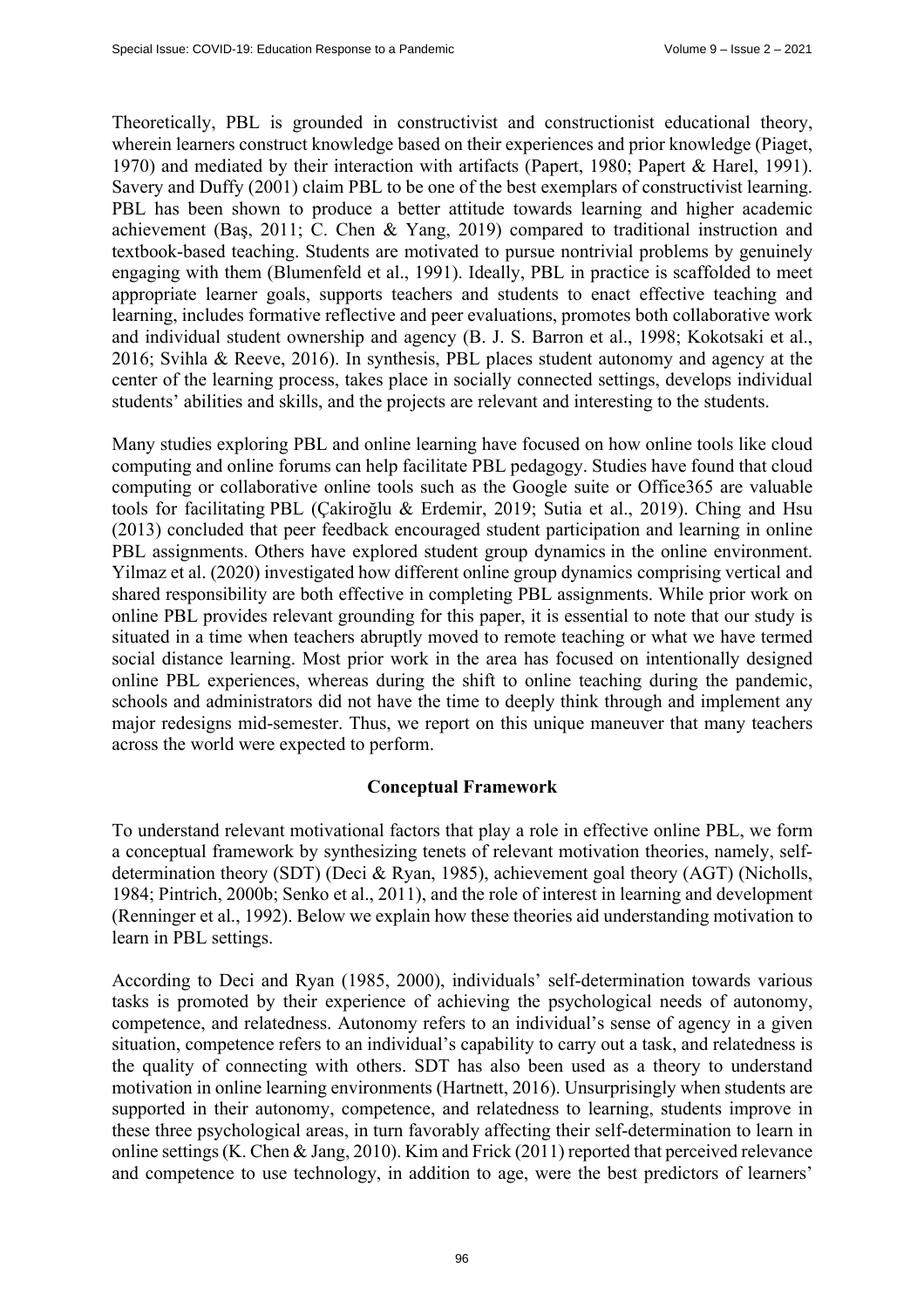motivation to begin self-directed e-learning. This motivation to start self-directed e-learning, along with learners' perceived quality of instruction and their fit for online learning, predicted their motivation to continue self-directed online learning. Hsu (2019) also reports that in an online setting, individuals' experience of agency, capability, and relatedness, resulting in selfdetermination, is associated with a higher perception of knowledge transfer and increased achievement of course objectives.

Another prominent and relevant motivational theory is the achievement goal theory. Originally, the theory proposed two types of motivational goals for learning, task and ego goals (Nicholls, 1984), as in goals that are met by completing tasks or supporting one's ego, respectively. Over time, these goals have been revised to be called mastery and performance goals, respectively (Dweck, 1986). The first aimed at mastering tasks, and the second at performing better than others (Pintrich, 2000b). Some propose that mastery goals are more socially desirable by students because of their ability to please parents and teachers (Darnon et al., 1997). Contemporary conceptualizations have introduced a multiple goal perspective to the theory which combines both mastery and performance goals (Elliot, 1999; Harackiewicz et al., 2002; Pintrich, 2000a). A relevant approach for this study is the idea that students shift their motivation between the two types of goals as and when it is relevant in their learning: they focus on mastery goals while they are learning new information and working by themselves, and motivate themselves by performance goals when taking tests (K. Barron & Harackiewicz, 2001; Pintrich, 2000b). In the case of PBL, a majority of learning time is spent in the former.

Finally, the third theory that supports motivation to learn in PBL settings is the role of interest in student learning and development (Renninger et al., 1992). According to Renninger et al., students' interests play an essential role in their engagement with learning experiences. This interest can be personal or situational, or both. Personal interest influences a learner's engagement with the social and non-social environment, and situational interest refers to how interesting the environment is by itself to encourage interactions with people and objects. A related theory is that by Voss and Schauble (1992), who propose a model of learning in which learning takes place in both, within the individual, and in the environment that the individual is in. They claim that individuals use two types of "equipment" to learn. The first is valuebased that informs individuals' goals and interests, and the second is intellectual that informs individuals' knowledge and beliefs. As per their model, learning takes place within the interplay of these two equipment.

For our study, we synthesize the factors from the above theories as relevant to PBL. These include personal meaning and relevance, autonomy and agency, connections with others, and competence development.

#### **Methodology**

For this paper, we interviewed eleven high school teachers from four schools across three states of the United States. All four schools had adopted a PBL approach to teaching prior to the pandemic and continued their PBL practices with the limitations of the pandemic and virtual teaching. See table 1 for the teacher pseudonyms along with their school contexts. The teachers belong to a mix of suburban, urban, rural public, and public charter schools.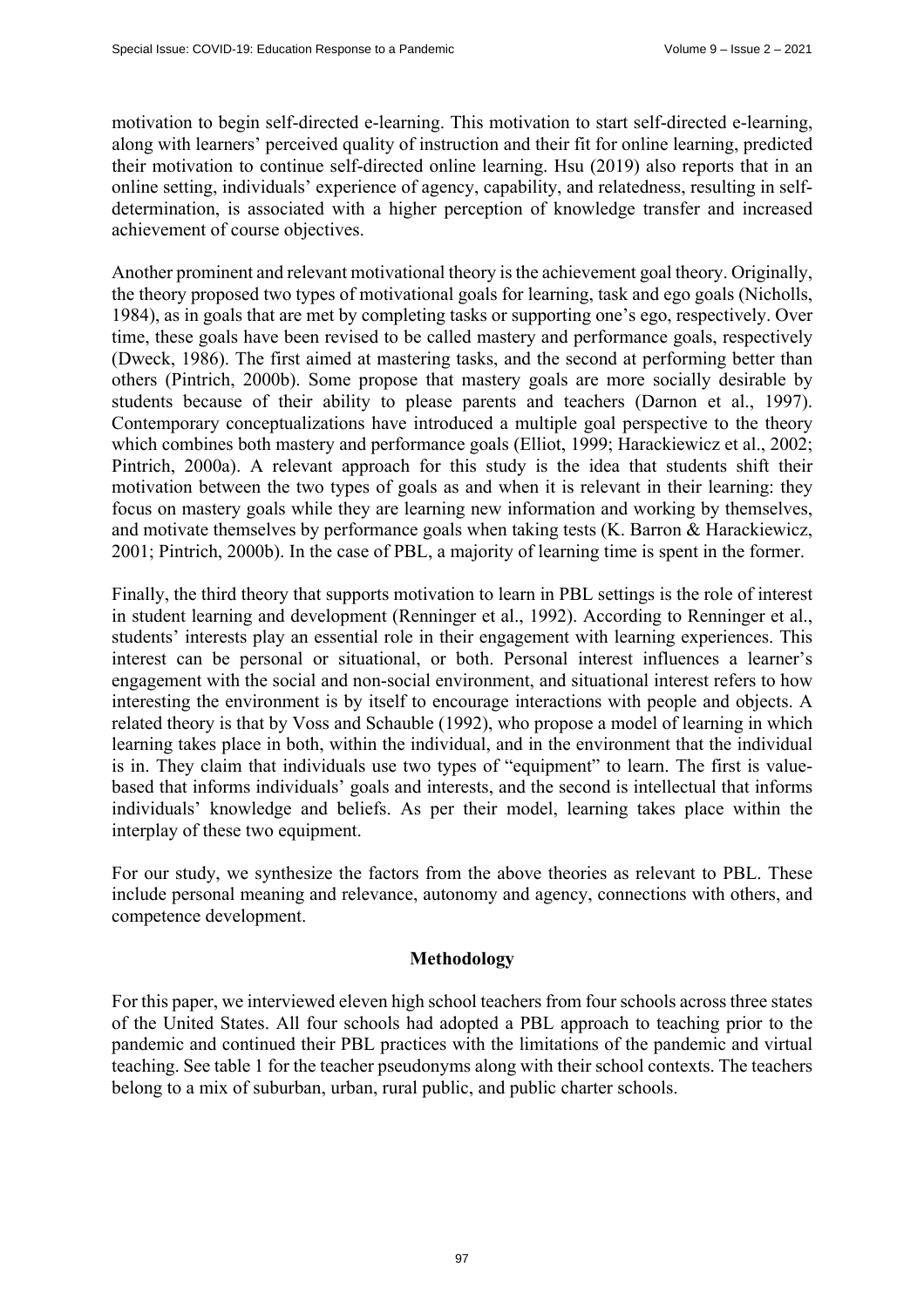| Pseudonym | <b>School</b>        |
|-----------|----------------------|
| Chloe     | Urban Public Charter |
| Leah      |                      |
| Melissa   |                      |
| Naomi     |                      |
| Denise    | Urban Public Charter |
| Jacob     |                      |
| Eric      | Suburban Public      |
| Eli       |                      |
| Tiffany   |                      |
| David     | <b>Rural Public</b>  |
| Rebecca   |                      |

### Table 1: Teachers and school background

All four of the above schools are part of a network of schools supported by an organization committed to rethinking and changing high school education. As members of this organization, the school leaders and teachers from the four schools are part of common communities of practice.

We interviewed the teachers between May 11th and June 15th, 2020, using a semi-structured interview protocol developed to understand the teachers' perspectives on teaching with a PBL approach, their experiences working with instructional coaches, and their transition to social distance teaching in the wake of the pandemic. For this paper, we limit our analyses to the answers and narratives from the interviews in response to their experiences transitioning to social distance teaching triggered by the pandemic. All the teachers were teaching completely remotely i.e., from home, at the time we interviewed them. We conducted deductive coding (Corbin & Strauss, 2012; Denzin & Lincoln, 2005; Miles & Huberman, 1994; Patton, 2014) of the interviews based on the concepts of the conceptual framework, as explained in the previous section. The line of inquiry or research question for this paper is:

How does PBL present itself as a candidate for social distance learning when considering students' motivation to learn in online learning experiences?

# **Ethical Considerations**

This research study was determined exempt by the Massachusetts Institute of Technology Committee on the Use of Humans as Experimental Subjects under the exemption criteria as defined by Federal regulation 45 CFR46 under Category 2 – Educational Testing, Surveys, Interviews or Observation. All participants provided informed consent to be interviewed for the purposes of this research study and were compensated for their time spent on the interview. Pseudonyms were used in reporting the data to protect the participants' identities.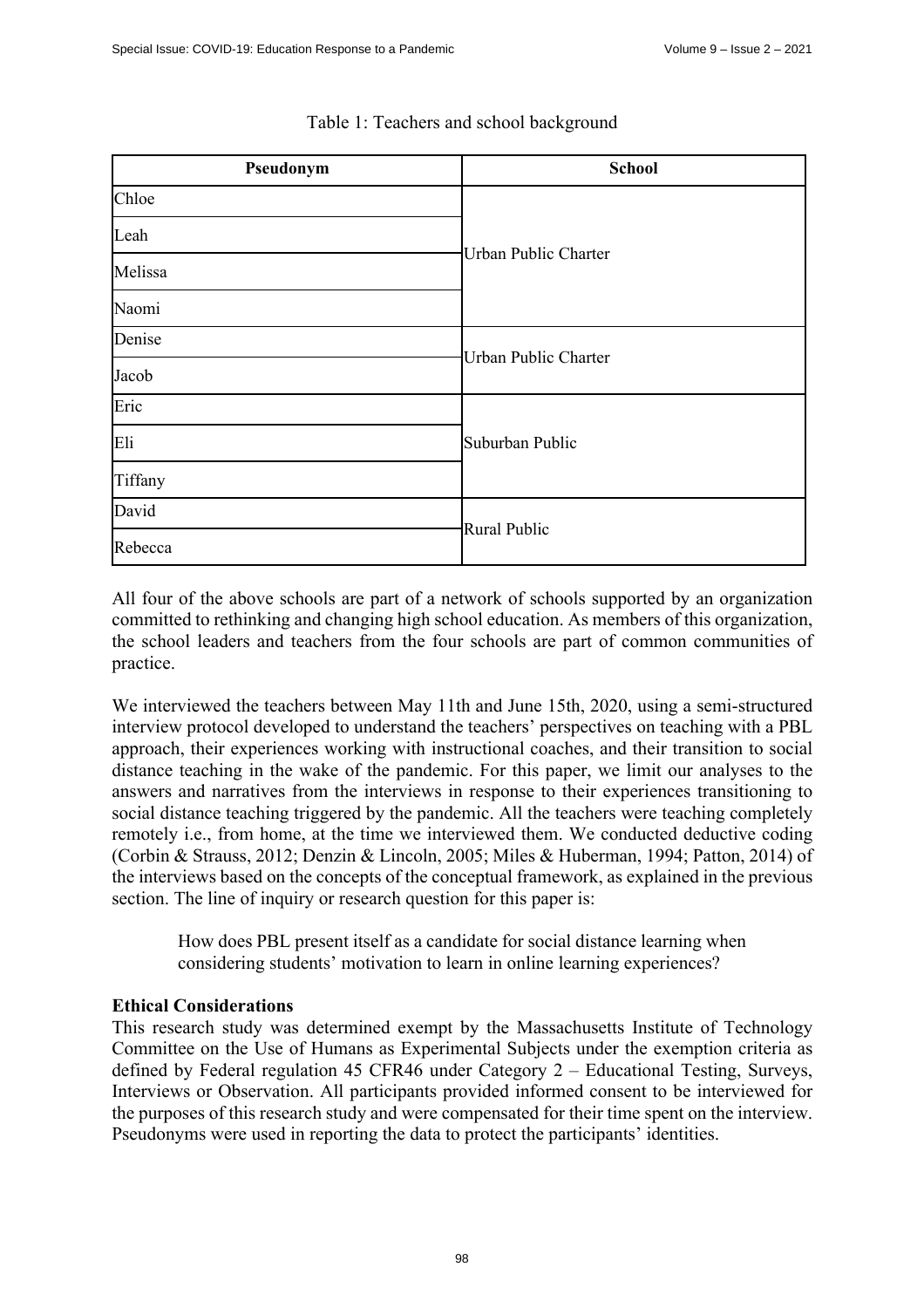## **Findings**

## **Personal Meaning and Relevance**

The first lens in the conceptual framework is that of personal meaning and relevance. In PBL, students work on projects and activities that they find personally interesting and relevant to their lives. This is true of the students' projects in class and still true once classes pivoted to remote in the spring of 2020. The teachers share how, during the pandemic, their students continue to work on projects that the teachers find educationally meaningful, and the students personally interesting. In the following quotes, teachers speak to how PBL as a pedagogy provides opportunities for their students to find personal meaning and relevance in what they are learning, and how this continues to be true in social distance learning.

In watching her students pursue projects that are personally meaningful Leah shares how this is helping to shift her notions of what counts as school learning and growth.

*I love doing PBL... how can we continue to reinvent what's school … I have some students who are sewing hats ... teaching themselves random instruments … It's helped expand my idea of how do we measure learning and growth.* 

PBL is allowing students to pursue their interests and expand Leah's notion of learning.

Tiffany, a business teacher, uses PBL pedagogy to help her students connect their class work to their own lives.

*...I know that kids are kids, at the end of the day, they're going to say, ""It's not important to me."" But if I can show you the parts that are important, and you can walk away with those life lessons, then I've done my job.* 

She recognizes that students often do not see how what they learn in school is essential. In her instruction, she ensures that students take what will be relevant and vital to them as life lessons from the project experiences.

When schools moved to remote learning, Chloe needed to reframe her PBL lessons so that students could work on projects that were still of interest to them but were also feasible given the constraints of remote learning, including a loss of supplies in her classroom. By *having students devise their own projects, and what will they need and what do they have available to them already.* Chloe reframed her PBL lessons to be relevant and feasible.

# **Autonomy and Agency**

The second lens in the conceptual framework is that of student autonomy and agency. A PBL approach can enable students to have autonomy over their work, as they can work at their own pace and schedule in self-directed ways as long as they meet the project's broader goals. Since projects are often related to student interest and are created to be relevant to them, there is space in the experience for students to practice agency and perceive control over the learning experience and outcomes. In their experience of teaching socially distanced PBL, teachers share how they have provided differentiated learning experiences for students in the way they deliver content and mentor their students one on one. While some students who struggled in the traditional classroom performed better and even took charge of how they learned, other high performers struggled. The teachers attribute successful performance to fewer distractions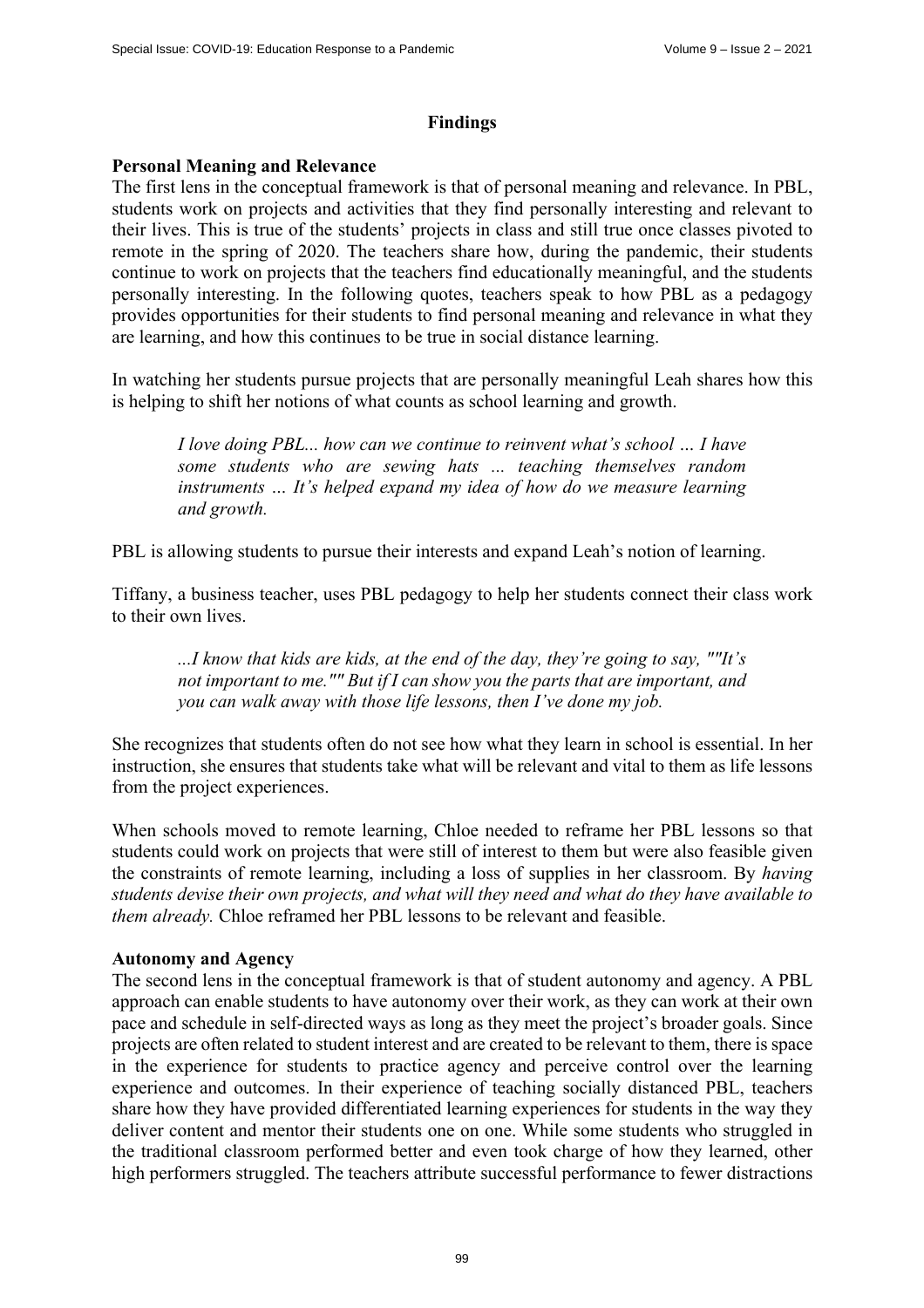and certain students being able to better self-pace their learning. We will discuss the possible factors for students struggling to learn in the next section on connections with others.

When the pandemic started, Denise moved to a more hands-off approach, an approach that PBL enables, to provide students with high-level project goals and not day to day instruction. The students had to self-pace their way through the project, a shift in trust and agency for her students, as Denise stated *really trusting kids to guide themselves.* In giving more autonomy and agency to her students, Denise found

*...something else that's changed is students...have traditionally struggled...doing a lot of work …* [now they] *have been the most on top of it and the most creative.*

Remote PBL allowed Denise to place more autonomy and agency in pacing her students' work, which gave space for some students who had traditionally been struggling to thrive.

Tiffany likes that she can provide differentiated instruction for her students by teaching PBL online, which she calls a low floor, high ceiling approach. Seeing how another educator includes both the essential questions for the lesson and a section of the virtual learning platform called

*…enrichment. I love that, and that's going to be a new thing for me because you always have more information you want to share with the students, but you don't want to overwhelm them … It helped me reestablish what differentiation was in a different way … it's a low floor, no ceiling approach.*

Even while providing added scaffolding Tiffany also noticed that not all her students are experiencing social distance PBL learning the same. Some of her usual high-performing students are struggling, and some that she was concerned about are doing well. Tiffany heard from her students who were thriving that they

*...love this because I'm succeeding, and I'm getting good grades … There's nobody in the classroom cracking stupid jokes to distract me.* 

Tiffany gives the students space to have more autonomy and agency without the distractions of the classroom.

In the same vein as Tiffany, Melissa is experimenting with individualized one-on-one mentoring during the quarantine:

 *One-on-one actually helps. ... You're the person doing the work, I'm the person just giving feedback … And I think what I would love is to translate that when we go back next year of the same way...* 

Teaching PBL virtually has allowed Melissa to provide more autonomy and agency to her students through shifting her role from the holder of knowledge to guide and supporter of learning – a role she wants to continue back in the classroom.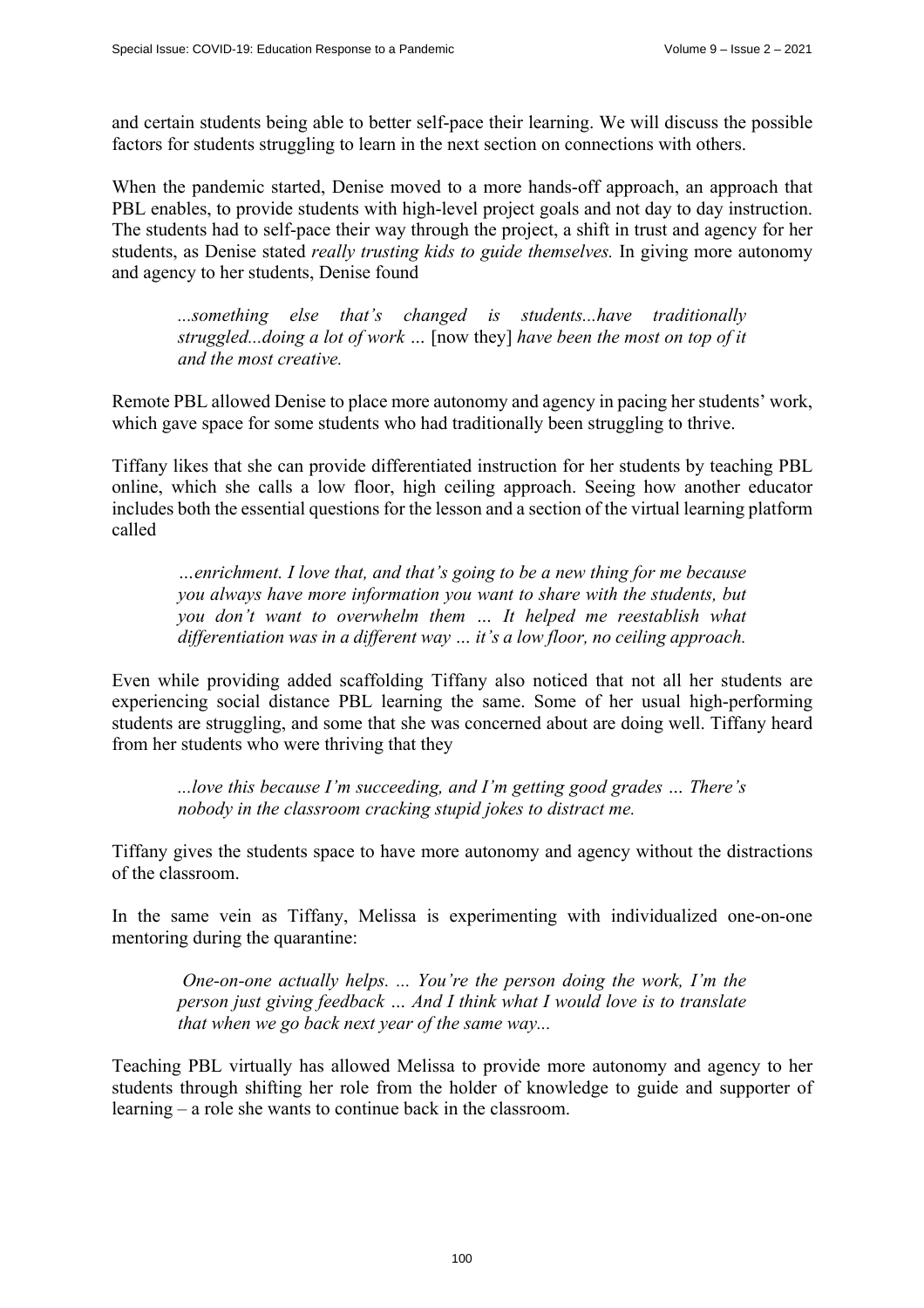Similar to Melissa's students', Jacob's students demonstrated agency, advocating for their classwork to be less a to-do list and more project work related to the environment, which is the school's focus.

*I had a couple kids that wrote me and said, "Well, I can't do this. Every class is just 'Give me a list of things to do,' and it's taking forever. I hate it. ...this one student, she really was...challenging us on the mission of the school and said, "We're this environmental school, and I'm just in front of a computer all day long".* 

Students spoke out for the learning they wanted to do and successfully changed the work that was asked of them.

#### **Connections with Others**

The third lens from the conceptual framework is that of experiencing connections with others. As we mention in the previous subsection, teachers share that some of their students struggle with social distance learning. One of the factors attributable to this is the lack of connection with their peers, mentors, school community, and the communities that their projects are focused on. Teachers share that in addition to the rift of not being in the physical vicinity of each other, they are also observing an emotional separation as they cannot make themselves available in their students' lives as caring adults in the same way as being in person in the classroom. Teachers believe that this lack of connection has adversely affected teamwork and collaborative aspects of learning.

Denise spoke about how the rift in social distance learning is negatively impacting relationship building:

...*[our school] struggle with a lot of things, what we don't struggle in is relationship-building. Kids like coming to school...I feel like I've lost that joy.*

Eli similarly noticed a rift that social distance teaching has created between him and his students:

*There's a legit distance between you and the students, not only, obviously, spatial. It feels like, emotionally, there is a distance there. It's really hard.* 

He can see his students struggling to be at home without the supportive community of a classroom.

Leah misses being able to see her students' progress on their project over time, and being available for just in time supports:

*When I'm building things for in-class, a lot of that is just me being able to be there. So, if a kid does have a question, I can just give them that sentence stem.* 

In teaching online, she is unable to provide these scaffolds as easily.

Similar to Leah, Tiffany shares how she was not able to dynamically engage with her students resulting in students working by themselves on their projects: *once in a while they had*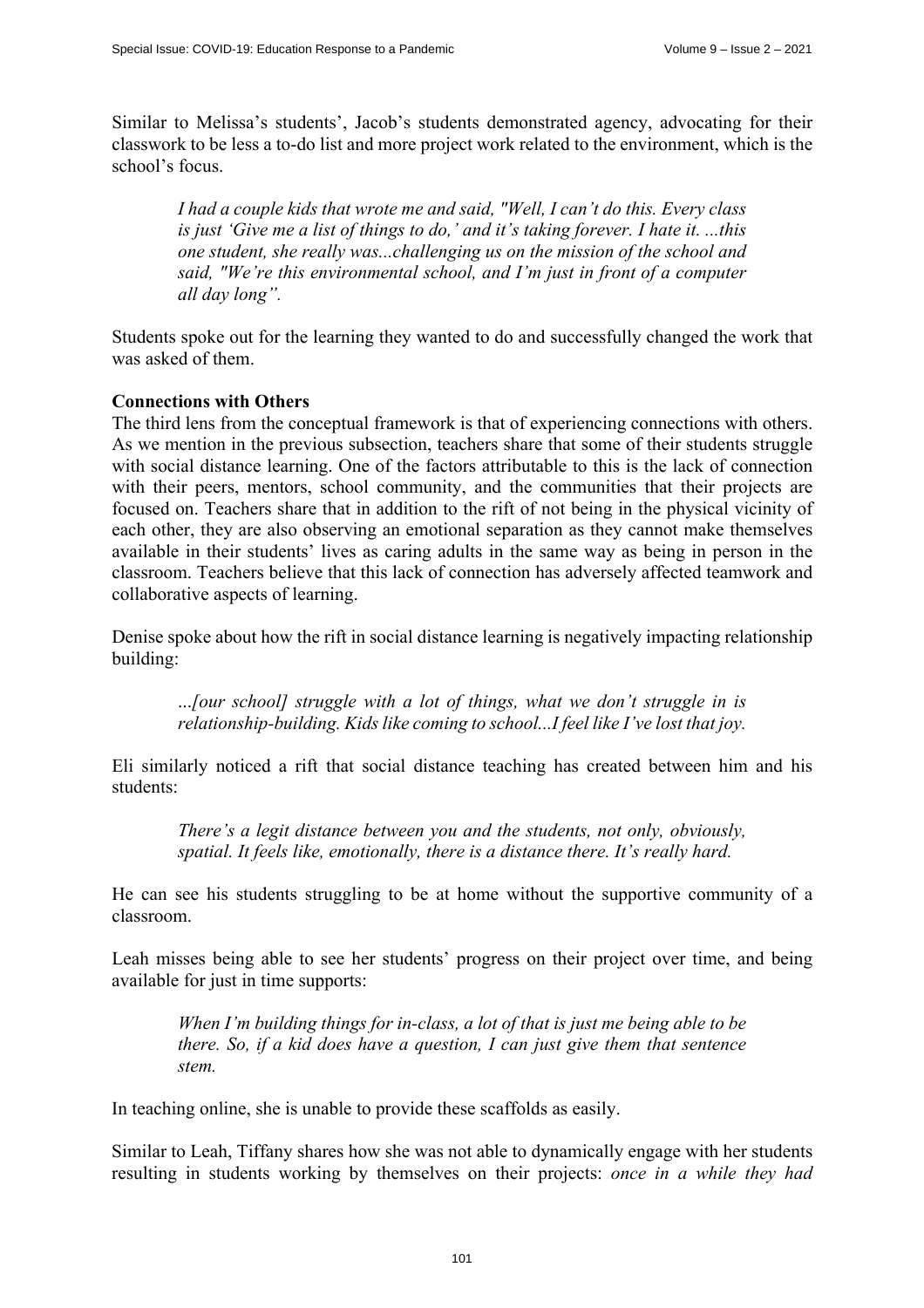*questions, but for the most part, they did things on their own... ,* often not doing the complete background reading and work.

Rebecca too misses meeting with and interacting with her students one-on-one. She thinks that online communication can come across as cold:

*... I feel like everything online seems a lot colder and a lot... more harsh when you're just typing an answer to a question.* 

Similarly, Melissa craves the energy and passion that in-person engagements with her students generated, *It's really difficult to maintain enthusiasm and passion for projects when you're by yourself.* She also thinks that her students are not getting the social connections they need to do work as they are used to.

Several teachers spoke about the loss of collaborative team projects in the move to remote learning. Eli highlighted how working together in groups is absent from the online experience.

*That's definitely missing. The small group works, having a dedicated space within those groups to be able to discuss and plan and map things out, and to even build their artifacts or their projects, that's so hard to transition to, especially, in distance learning.* 

Naomi echoes Eli in the loss of social interactions and, in particular, the collaborative team projects of PBL, *I think that teaming aspect was kind of lost at this time and that is an invaluable thing that we do at (school name) is a lot of teamwork.* In the spring of 2020, collaborative projects, an integral part of many PBL assignments, were missing.

Along with a loss of collaborative learning in the move to virtual learning, students were less able to engage with the school community. Chloe longs for celebrating her students' growth as a classroom and school community. Similarly, Eric believes that an essential aspect of PBL and their school is the community that students build and feel in the school, and social distance learning omits this part of teaching and learning. In particular, Eric states:',

*... a big part of project-based learning is not just the projects, but also the sense of social growth that happens during the project.* 

In virtual learning, teachers and students had a more challenging time connecting with others to create a sense of community.

# **Competence Development**

For the fourth lens of the conceptual framework, we look at what competencies the students are developing, and those that their teachers want them to develop while learning from home via PBL. We asked the teachers about the kind of skills they hoped their students were learning at home by themselves. The teachers shared skills and lessons that can be mastered individually, as many school districts changed their grading system due to the pandemic (Reich et al., 2020). The teachers' answers ranged from learning how to be self-directed learners and managing their time efficiently, knowing what is valuable to them and self-advocating, and relevant skills for life like essential math and professional email communications.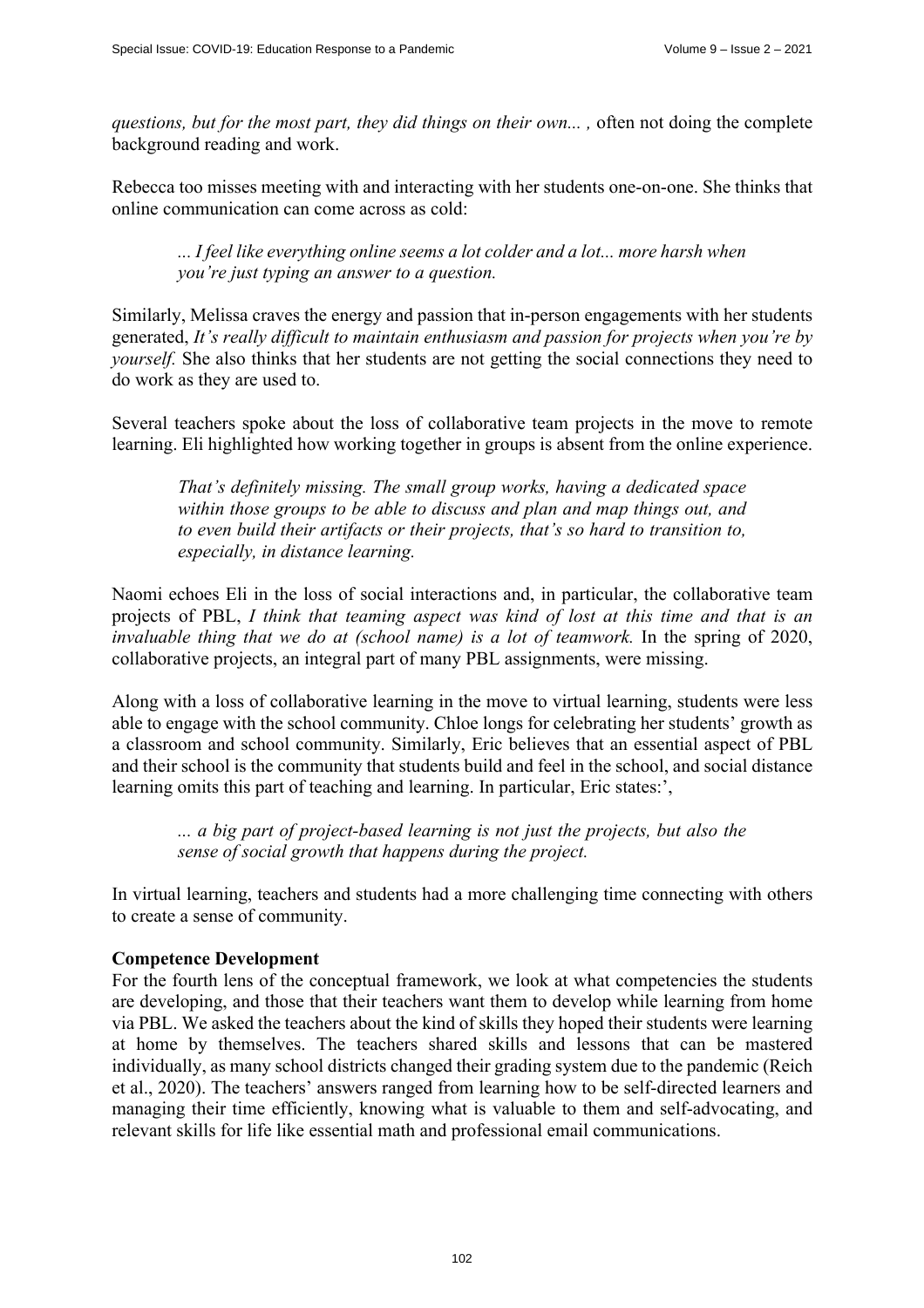Naomi shared that she hopes for her students to have learned and practiced leading their own learning and planning out their work accordingly.

*One of the competencies we've been focused on [is] lead ones [own] learning. … The kids were tracking their work every week and planning their week out.* 

Denise aspires for her students to learn time management and knowing when they are most effective.

*I think time management has been really interesting, and also kids kind of gauging when they're most efficient... The kids that I knew struggled in school that haven't struggled, I think it's because a lot of them were able to work when the time is effective for them.* 

Denise believes that students being self-aware of when and how they are most effective is a possible reason for some of her students to thrive with social distance learning. Similarly, Tiffany wishes for her students to learn to take initiative of their learning, which she believes is essential to becoming lifelong learners.

*I hope that they see that there's always a way to learn so that they can continue to be the lifelong learners that we're trying to convince them that they should be. I do a lot of reminding them that as adults, the way we learn is that we have to take the initiative.* 

By encouraging students to take more ownership of their own learning Tiffany believes her students are more likely to become lifelong learners.

Melissa aspires for her students to feel empowered to know when it is okay not to do an assignment and, in turn, where they should be focusing their learning efforts.

*I want them to learn that you should not do things you don't want to do. Because over and over again, they would come to me and be like … "I guess I'm supposed to do it* [an essay]*. But also, my grade is really good in his class and I kind of don't care. And I'm stressed, and I'm working on this other thing." And I would just be like, "… Don't do things that don't matter to you."* 

Similarly, Jacob hopes that the final projects that his students completed to answer the larger school-wide questions felt real and valuable to his students.

*I hope that with all the different phases of the year from actually being in seats to doing the distance learning that they were able to see a thread that was consistent throughout in terms of being aligned with the mission, aligned with the big questions we're trying to ask about the community ... and that the fact that we were trying to approach schooling differently. At the end, they were producing things that felt real. When I think about the podcast and the book, I love those projects so much, because at the end of the day, it produced this really tangible...product that exists in the world ... So, I really hope that that is something that they experience and trusted...*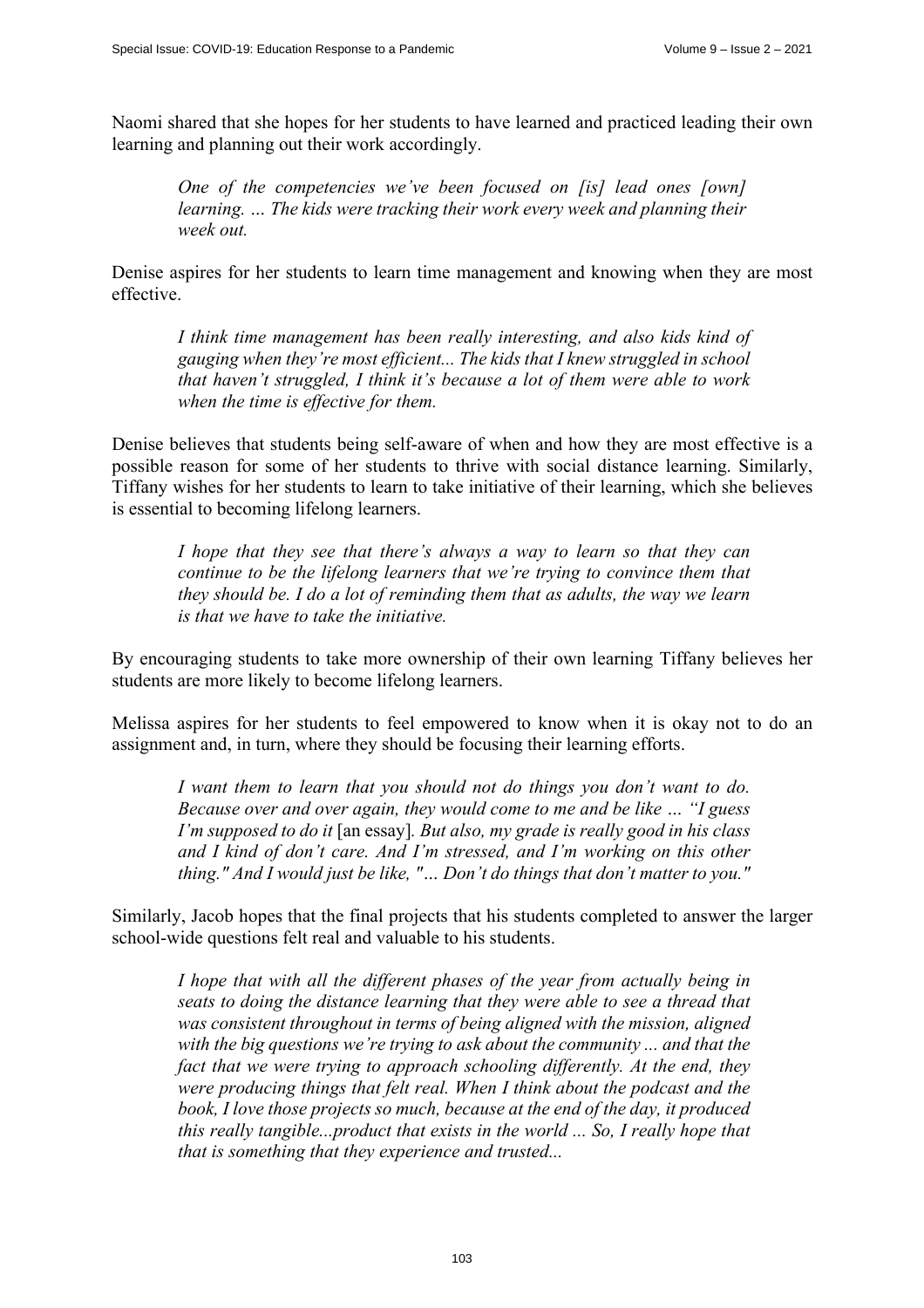Eric taught his students the relevant math concepts of logarithmic growth.

*So definitely due to the nature of the pandemic, I wanted to prioritize the exponential and logarithmic growth because I want them to understand how quickly viruses branch out and how you can model and track their growth. How are the people that are making the predictions... how are they doing that?* 

Eric wants his students to gain specific skills in order to understand the science behind the pandemic's exponential growth.

Eli wanted to use this as an opportunity for his students to develop a healthy and productive relationship with technology and learn professional communication etiquettes via email.

*Email etiquette, I hope, how to not be afraid of technology, sometimes. I think that's one. It's not because the program is difficult to use. It's because of their attitudes towards technology, sometimes. Same with Microsoft Word, everything is in size 14 Comic Sans MS.* 

Through the move to social distance PBL during the spring of 2020, teachers emphasized professional skills, life skills, and lifelong learning goals for their students.

## **Discussion**

In the previous section, we presented how the teachers in PBL focused schools are social distance teaching in the COVID-19 pandemic from the four lenses of our conceptual framework, namely, personal interest and relevance, autonomy and agency, connection with others, and competence development. In this section, informed by the findings and our conceptual framework, we discuss key takeaways and ideas to consider when teaching PBL in online settings. For successful online project-based teaching and learning, activities and projects should be relevant to students and develop skills that can be mastered by students individually. Students should be encouraged to take control and ownership of their learning, and activities should provide for peer to peer and peer to mentor interactions even in online settings. Finally, technology should serve as a means to support effective teaching and learning. In these key takeaways, we provide examples of the teachers from our study enacting motivational theories that informed the conceptual framework. These takeaways, at a highlevel, apply to most approaches of effective teaching and learning from a motivational perspective. However, below we discuss instances of teachers adopting exemplar strategies while teaching PBL online during a pandemic. We share these to provide examples and inspiration for teachers facing similar predicaments, and also to capture and archive how teachers rose to the challenge of keeping their students motivated to learn in disrupted times.

#### **Make Space for Individualized Learning Experiences**

Similar to in-person PBL approaches (Diehl et al., 1999; Hira & Hynes, 2017; Moursund, 1999; Thomas, 2000), learning activities in online PBL settings should cater to students' interests and be relevant to their current and future lives. For example, Chloe encourages her students to work on project areas that are of interest to them; Leah's students have been working on activities like hat weaving and playing musical instruments which, they bring to share with classmates and her; and Tiffany encourages her students to see how the start-ups they work on in their business class are relevant to their lives. It is also essential for the skills and learning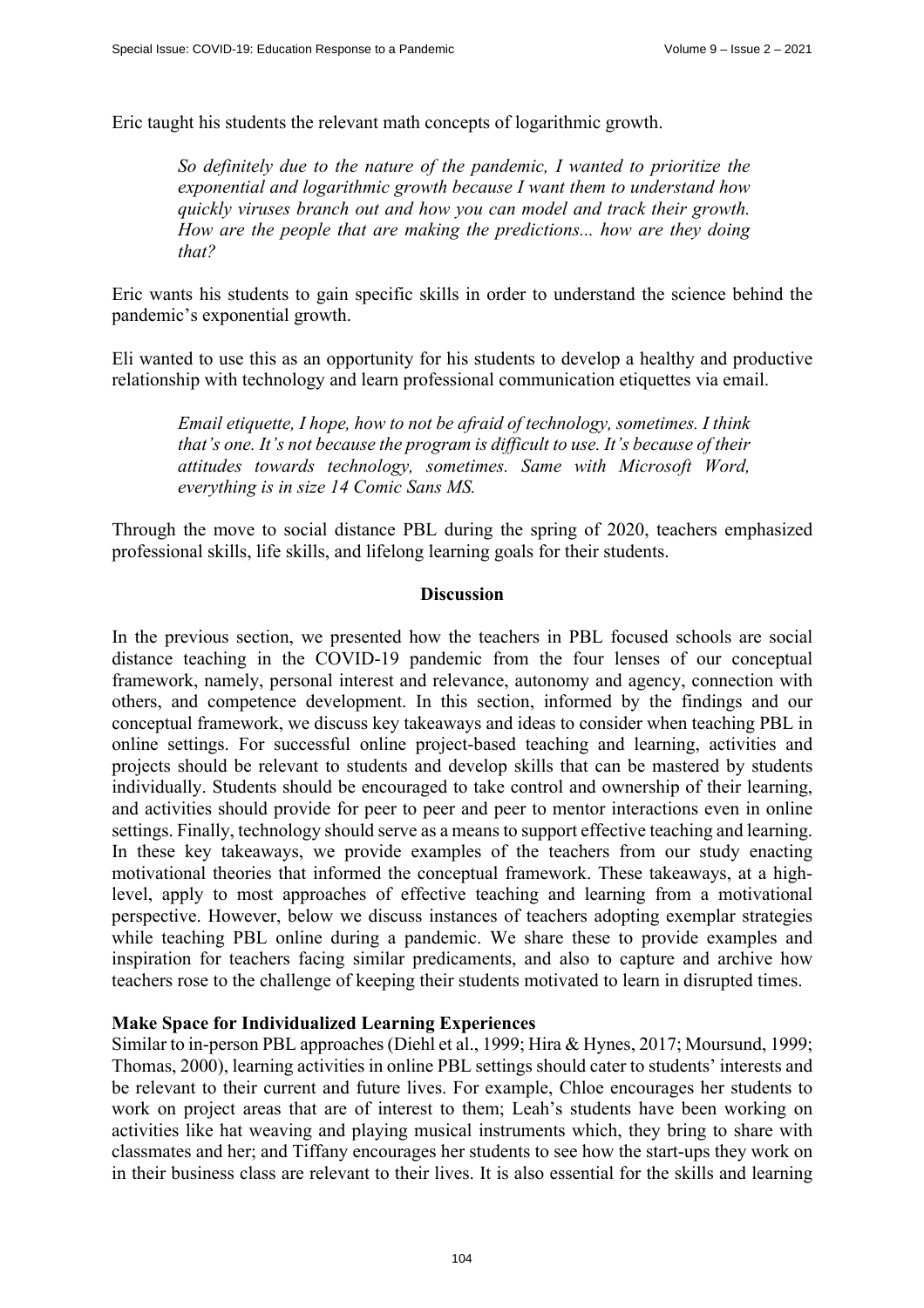outcomes to be adjusted to ones that can be developed by students working the majority of the time by themselves. For example, managing their own time and learning like Naomi, Denise, and Tiffany's students, learning what is valuable to them and advocating for what they need in their school learning experiences like Melissa and Jacob's students, and relevant skills like essential math and professional communication like Eric and Eli's students.

#### **Encourage Students Taking Ownership of Learning**

Inherently, PBL allows for greater student autonomy and agency than traditional lecture and homework models of education (Bell, 2010; Blumenfeld et al., 1991). Online PBL instruction should be accompanied by encouraging students to practice autonomy over how they spend their time completing the project's goals. Students should also be encouraged to advocate for the kinds of projects they would like to work on and their involvement. Perceiving control over their work and schedule can prove useful in making students take ownership of their learning. For example, Denise's students are self-pacing themselves; Tiffany's students are doing a minimum amount of common work and then being able to pick how much deeper they would like to go into the content area; Melissa's students are leading their learning and checking in with her as a mentor; and Jacob's students are advocating for doing more work related to the environment.

#### **Enable Connections Between Peers and Mentors**

An essential aspect to consider when teaching via PBL online is if systems are in place to encourage and support students to form connections with their peers and teachers. Feeling connected with others is an important motivational factor for student learning (Ryan & Deci, 2000). Many of the study participants reported missing human connections, this virtual aspect of learning and motivation, in their current online PBL teaching experiences. Students need to connect to be on teams together, collaborate on projects, and feel part of the school community. They also need to communicate with their teachers as mentors and be connected with caring adults as they make their way through school. This need for connection and teachers' role as part of the landscape of caring adults in students' lives has been harder to achieve online (Anderson & Hira, 2020). We see this with these teachers as well, Eli and Denise share how they miss the emotional and dynamic parts of their relationships with their students. Leah, Tiffany, and Rebecca are unable to connect with their students one-on-one throughout their projects, and Eric and Chloe miss facilitating a supportive community for their students to learn and develop in. Teachers believe this is a loss not just of connection but a fundamental loss to how learning should take place through relationships.

#### **Use technology to Support Learning**

Technology cannot wholly replace the school learning experience. However, it certainly makes teaching and learning a possibility when there are constraints on in-person learning like during the COVID-19 pandemic (Code et al., 2020; Peterson et al., 2020). Since technology mediates the environments in which students learn, it is imperative to consider how teachers and students engage with the environment to experience learning. Technology can also help support the three prior takeaways in this section. It is perhaps useful to think of technology as a means to support teaching and learning, and not entirely replace it (Dowding, 2004). In addition to introducing relevant educational technologies, schools need to provide training on using technology and set up systems to communicate and ensure a common understanding of how and when to use different technological tools.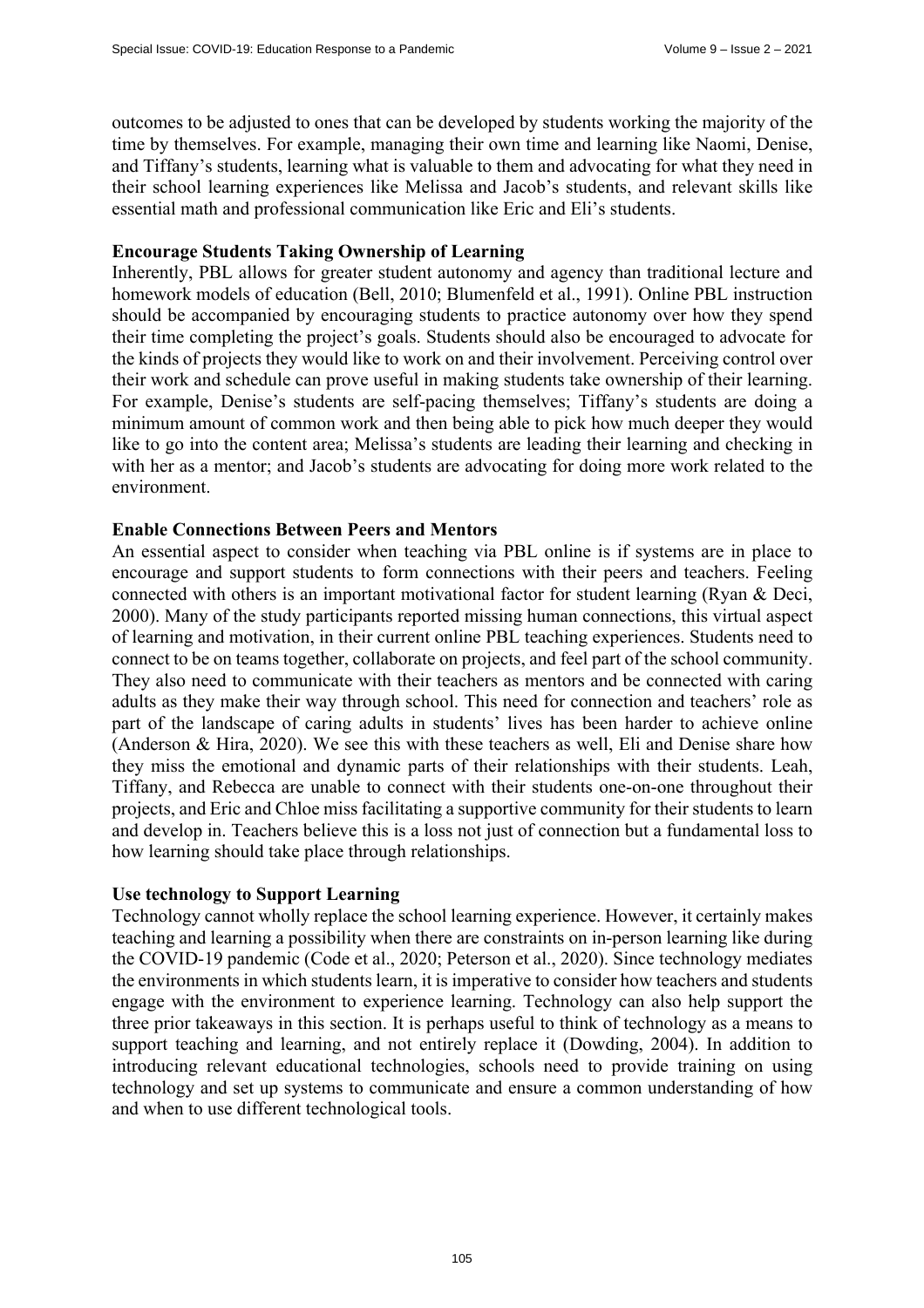### **Limitations**

In this paper, we inquired how PBL presents itself as a candidate for online social distance learning in the COVID-19 pandemic. One of the limitations of this work is that it captures teachers' experiences in a moment of time, which is the spring 2020 semester in the United States, soon after the transition to online learning. There is still more to learn and inquire about the teachers' and students' experiences of PBL and online learning during the pandemic over the course of the school year. This study, though in part communicates teacher and student interactions, it does not cover the students' perspective of learning during the pandemic.

## **Conclusion**

This study initiates a conversation about teaching PBL in online settings and exploring motivation with PBL teaching. Future work would include following teachers and students during the academic year 2020-2021 as school districts adopt online, hybrid, and in person learning, to learn how PBL may continue to motivate students to learn. With a particular focus on technology's role in mediating such learning experiences and understanding teachers' motivation to teach PBL in these unusual times.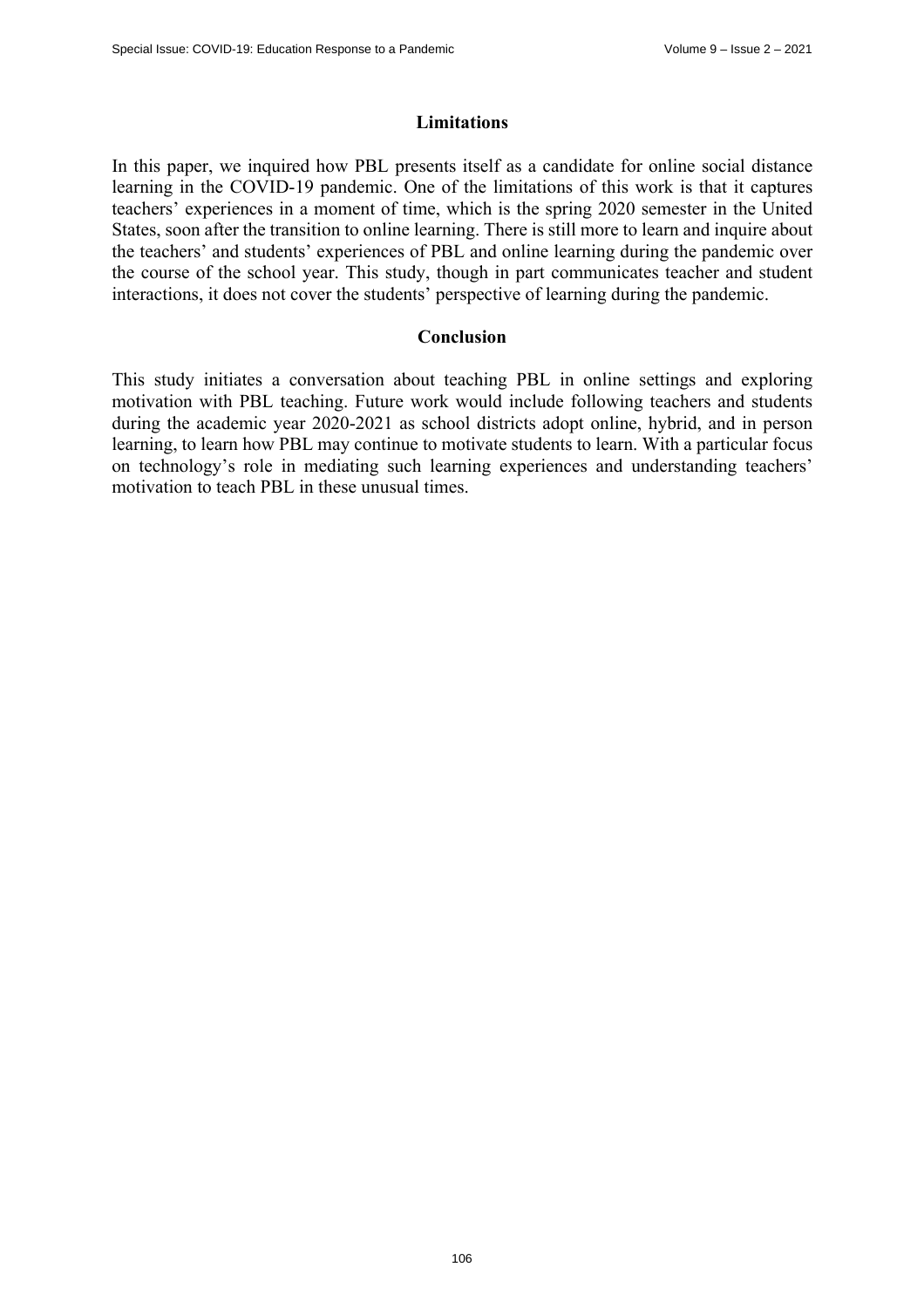# **References**

- Anderson, E., & Hira, A. (2020). Loss of brick-and-mortar schooling: how elementary educators respond. *Information and Learning Science*, *121*(5–6), 401–408. <https://doi.org/10.1108/ILS-04-2020-0085>
- Barnum, M., & Bryan, C. (2020). *America's great remote-learning experiment: What surveys of teachers and parents tell us about how it went*. Chalkbeat.
- Barron, B. J. S., Schwartz, D. L., Vye, N. J., Moore, A., Petrosino, A., Zech, L., & Bransford, J. D. (1998). Doing with understanding: Lessons From research on problem-and project-based learning. *Journal of the Learning Sciences*, *7*(3–4), 271–311. <https://doi.org/10.1080/10508406.1998.9672056>
- Barron, K., & Harackiewicz, J. (2001). Achievement goals and optimal motivation: Testing multiple goal models. *Journal of Personality and Social Psychology*, *80*(5), 706–722. <https://doi.org/10.1037/0022-3514.80.5.706>
- Baş, G. (2011). Investigating the effects of project-based learning on students' academic achievement and attitudes towards English lesson. *The Online Journal of New Horizons in Education*, *1*(4).
- Bell, S. (2010). Project-based learning for the 21st century: Skills for the future. *The Clearing House: A Journal of Educational Strategies, Issues and Ideas*, *83*(2), 39–43. <https://doi.org/10.1080/00098650903505415>
- Blumenfeld, P. C., Soloway, E., Marx, R. W., Krajcik, J. S., Guzdial, M., & Palincsar, A. (1991). Motivating project-based learning: Sustaining the doing, supporting the learning. *Educational Psychologist*, *26*(3–4), 369–398. <https://doi.org/10.1080/00461520.1991.9653139>
- Brophy, J. (2005). Goal theorists should move on from performance goals. *Educational Psychologist, 40*(3), 167–176. [https://doi.org/10.1207/s15326985ep4003\\_3](https://doi.org/10.1207/s15326985ep4003_3)
- Çakiroğlu, Ü., & Erdemir, T. (2019). Online project based learning via cloud computing: exploring roles of instructor and students. *Interactive Learning Environments, 27*(4), 547–566.<https://doi.org/10.1080/10494820.2018.1489855>
- Chen, C., & Yang, Y. (2019). Revisiting the effects of project-based learning on students' academic achievement: A meta-analysis investigating moderators. *Educational Research Review*, *26*, 71–81.<https://doi.org/10.1016/j.edurev.2018.11.001>
- Chen, K., & Jang, S. (2010). Motivation in online learning: Testing a model of selfdetermination theory. *Computers in Human Behavior*, *26*(4), 741–752. <https://doi.org/10.1016/j.chb.2010.01.011>
- Child Trends. (2018). *Home computer access and internet use*. [https://www.childtrends.org/indicators/home-computer-access.](https://www.childtrends.org/indicators/home-computer-access)
- Ching, Y. H., & Hsu, Y. C. (2013). Peer feedback to facilitate project-based learning in an online environment. *International Review of Research in Open and Distance Learning*, *14*(5), 259–276.<https://doi.org/10.19173/irrodl.v14i5.1524>
- Code, J., Ralph, R., & Forde, K. (2020). Pandemic designs for the future: perspectives of technology education teachers during COVID-19. *Information and Learning Science, 121*(5/6), 419–431.<https://doi.org/10.1108/ILS-04-2020-0112>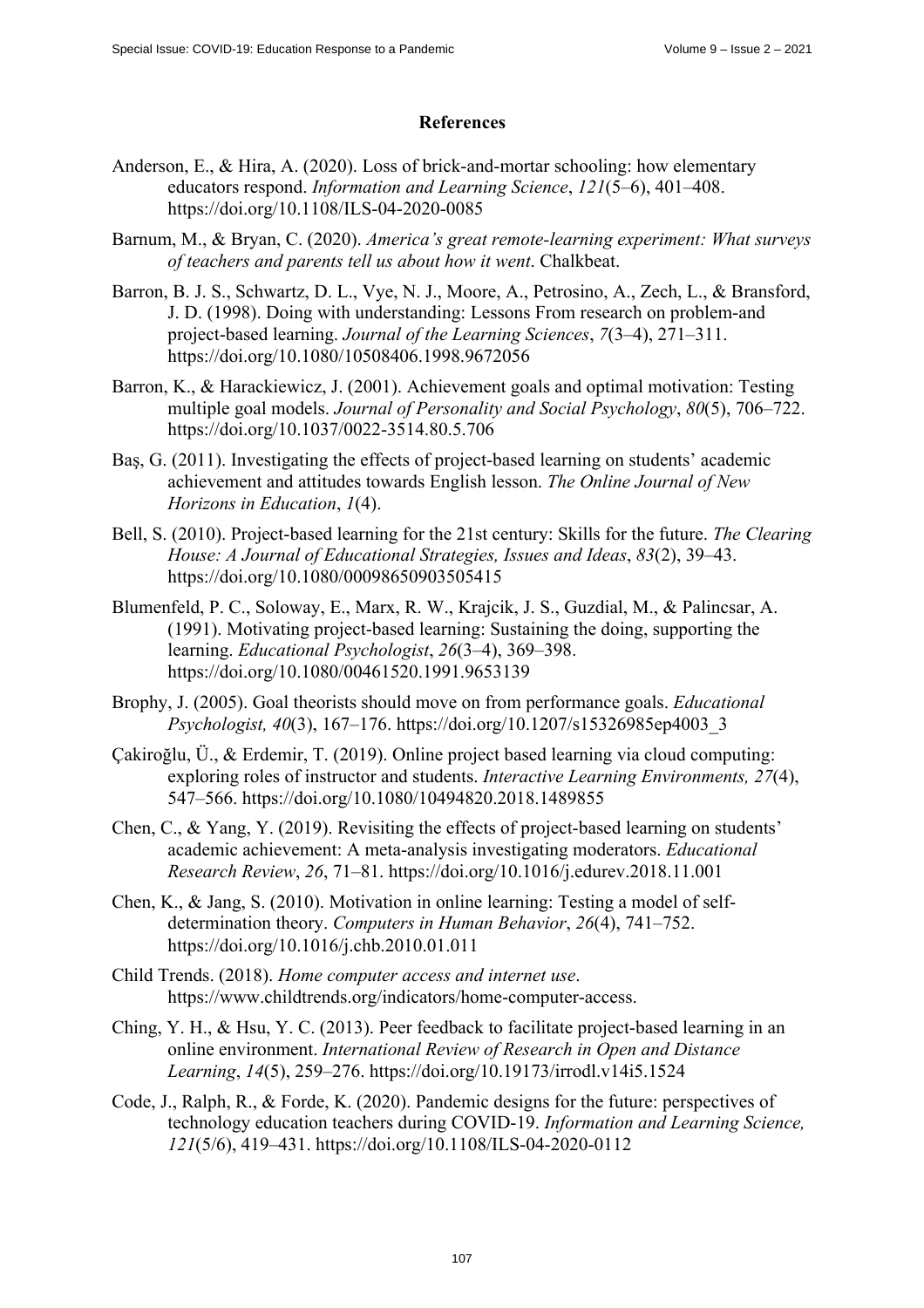- Corbin, J., & Strauss, A. (2012). *Basics of qualitative research: Techniques and procedures for developing grounded theory* (3rd ed.). <https://doi.org/10.4135/9781452230153>
- Darnon, C., Dompnier, B., Delmas, F., Pulfrey, C., & Butera, F. (1997). Achievement goal promotion at university: Social desirability and social utility of mastery and performance goals. *Journal of Personality and Social Psychology*, *96*(1), 119–134. <https://doi.org/10.1037/a0012824>
- Deci, E., & Ryan, R. (1985). *Intrinsic motivation and self-determination in human behavior*. Springer.<https://doi.org/10.1007/978-1-4899-2271-7>
- Denzin, N. K., & Lincoln, Y. S. (2005). *The Sage handbook of qualitative research* (4th ed.). Sage Publications.
- Diehl, W., Grobe, T., Lopez, H., & Cabral, C. (1999). *Project-based learning: A strategy for teaching and learning*. Center for Youth Development and Education, Corporation for Business, Work, and Learning.
- Dowding, M. R. (2004). Technology and social inclusion: Rethinking the digital divide. *Canadian Journal of Communication*, *29*(1). <https://doi.org/10.22230/cjc.2004v29n1a1415>
- Dweck, C. (1986). Motivational processes affecting learning. *American Psychologist*, *41*(10), 1040–1048. [https:// https://do](https://)[i.org/10.1037/0003-066X.41.10.](https://doi.org/10.1037/0003-066X.41.10)
- Echelon Insights. (2020). *National Parents Union Coronavirus impact survey*. <https://nationalparentsunion.org>
- Educators for Excellence. (2020). *Voices from the virtual classroom: A survey of America's [teachers on COVID-19-related education issues](https://e4e.org/voices-virtual-classroomElliot)*. [https://e4e.org/voices-vir](https://e4e.org/voices-virtual-classroomElliot)tualclassroom
- [Elliot, A.](https://e4e.org/voices-virtual-classroomElliot) J. (1999). Approach and avoidance motivation and achievement goals. *Educational Psychologist*, *34*(3), 169–189. [https://doi.org/10.1207/s15326985ep3403\\_3](https://doi.org/10.1207/s15326985ep3403_3)
- Emmanuel, N. (2018). *Education technology is a global opportunity | TechCrunch*. Tech [Crunch. https://techcrunch.com/2018/01/19/education-technology-is-a-global](https://techcrunch.com/2018/01/19/education-technology-is-a-global-opportunity/Gewertz)opportunity/
- [Gewertz, C.](https://techcrunch.com/2018/01/19/education-technology-is-a-global-opportunity/Gewertz) (2020). *Data: Students are getting less instruction time during coronavirus*. EdWeek Research Canter.
- Hamilton, L. S., Kaufman, J. H., & Diliberti, M. (2020). *Teaching and leading through a pandemic: Key findings from the American educator panels Spring 2020 COVID-19 surveys*. RAND Corporation. <https://doi.org/10.7249/RRA168-2>
- Harackiewicz, J. M., Barron, K. E., Pintrich, P. R., Elliott, A. J., & Thrash, T. M. (2002). Revision of achievement goal theory: Necessary and illuminating. *Journal of Educational Psychology*, *94*, 638–645. <https://doi.org/10.1037/0022-0663.94.3.638>
- Hartnett, M. (2016). *Motivation in Online Education*. Springer. [https://doi.org/10.1007/978-981-10-0700-2\\_2](https://doi.org/10.1007/978-981-10-0700-2_2)
- Hira, A., & Hynes, M. M. (2017). Design-based research to broaden participation in precollege engineering: research and practice of an interest-based engineering challenges framework. *European Journal of Engineering Education*, *44*(1–2), 103–122. <https://doi.org/10.1080/03043797.2017.1405243>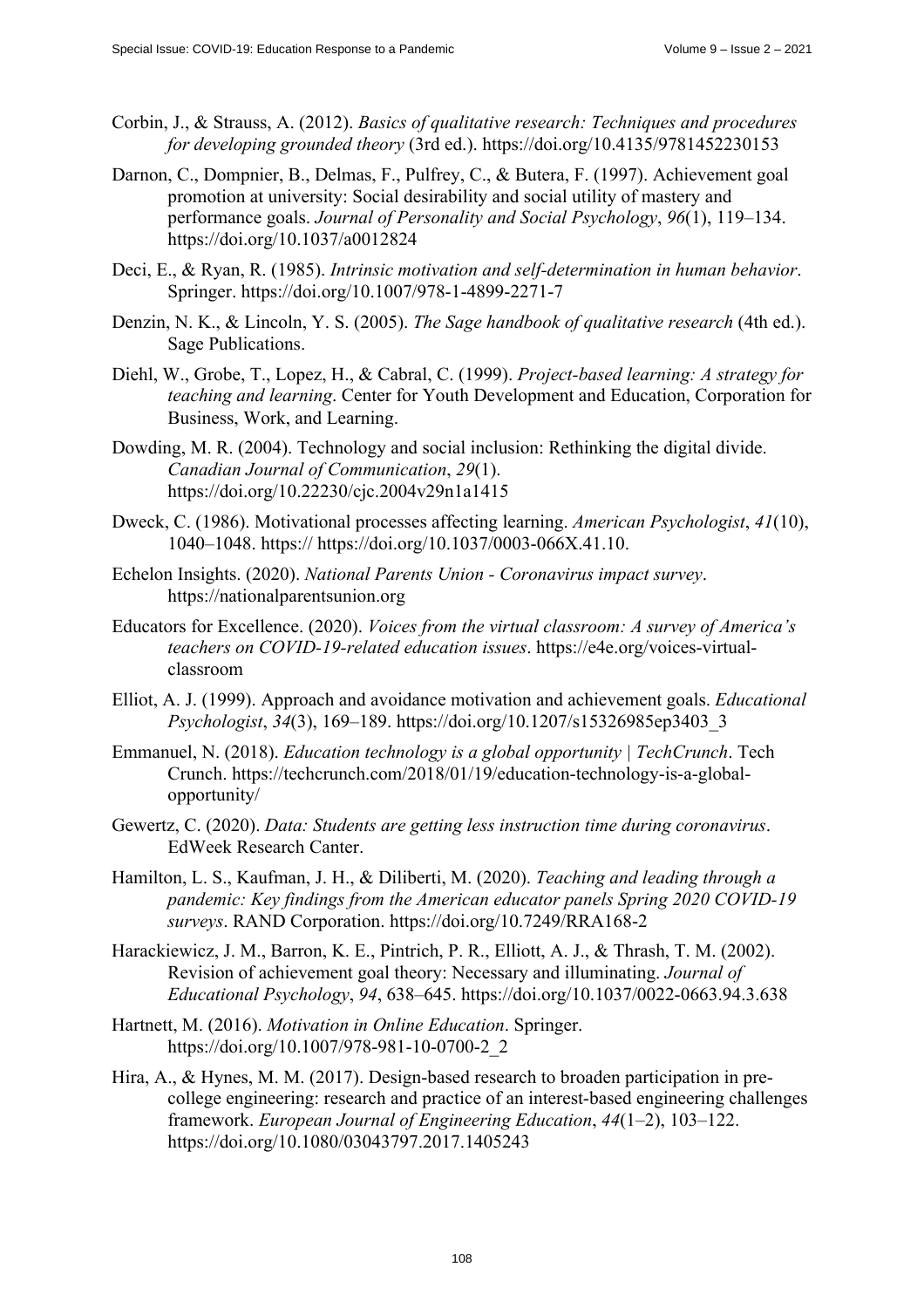- Hsu, H. C. K., Wang, C. V., & Levesque-Bristol, C. (2019). Reexamining the impact of selfdetermination theory on learning outcomes in the online learning environment. *Education and Information Technologies*, *24*(3), 2159–2174. <https://doi.org/10.1007/s10639-019-09863-w>
- Kim, K.-J., & Frick, T. W. (2011). Changes in student motivation during online learning. *Journal of Educational Computing Research*, *44*(1), 1–23. <https://doi.org/10.2190/EC.44.1.a>
- Kokotsaki, D., Menzies, V., & Wiggins, A. (2016). Project-based learning: A review of literature. *Improving Schools*, *19*(3), 267–277. <https://doi.org/10.1177/1365480216659733>
- Kraft, M., & Simon, N. (2020). *Teachers' experiences working from home during the COVID-19 pandemic*. Upbeat.
- Meticulous Research. (2020). *Learning management system market is expected to grow at a CAGR of 20.5% to reach \$28.1 billion by 2025*. [https://www.globenewswire.com/news-release/2020/02/05/1980255/0/en/Learning-](https://www.globenewswire.com/news-release/2020/02/05/1980255/0/en/Learning-Management-System-Market-is-Expected-to-Grow-at-a-CAGR-of-20-5-to-Reach-28-1-Billion-by-2025-Meticulous-Research.html)[Management-System-Market-is-Expected-to-Grow-at-a-CAGR-of-20-5-to-Reach-28-](https://www.globenewswire.com/news-release/2020/02/05/1980255/0/en/Learning-Management-System-Market-is-Expected-to-Grow-at-a-CAGR-of-20-5-to-Reach-28-1-Billion-by-2025-Meticulous-Research.html) [1-Billion-by-2025-Meticulous-Research.html](https://www.globenewswire.com/news-release/2020/02/05/1980255/0/en/Learning-Management-System-Market-is-Expected-to-Grow-at-a-CAGR-of-20-5-to-Reach-28-1-Billion-by-2025-Meticulous-Research.html)
- Miles, M. B., & Huberman, A. M. (1994). *Qualitative data analysis*. Sage Publications.
- Moursund, D. (1999). *Project-based learning using information technology*. International Society for Technology in Education.
- Nicholls, J. (1984). Achievement motivation: Conceptions of ability, subjective experience, task choice, and performance. *Psychological Review*, *91*(3), 328–346. <https://doi.org/10.1037/0033-295X.91.3.328>
- Papert, S. (1980). *Mindstorms: Children, computers, and powerful ideas*. Basic Books, Inc.
- Papert, S., & Harel, I. (1991). *Constructionism*. Ablex Publishing.
- Patton, M. Q. (2014). *Qualitative research & evaluation methods*. SAGE Publications.
- Peterson, L., Scharber, C., Thuesen, A., & Baskin, K. (2020). A rapid response to COVID-19: one district's pivot from technology integration to distance learning. *Information and Learning Science, 121*(5/6), 461–469. <https://doi.org/10.1108/ILS-04-2020-0131>
- Piaget, J. (1970). *Genetic epistemology*. Norton.
- Pintrich, P. R. (2000a). Multiple goals, multiple pathways: The role of goal orientation in learning and achievement. *Journal of Educational Psychology*, *92*(3), 544–555. <https://doi.org/10.1037/0022-0663.92.3.544>
- Pintrich, P. R. (2000b). An achievement goal theory perspective on issues in motivation terminology, theory, and research. *Contemporary Educational Psychology*, *25*, 92– 104. <https://doi.org/10.1006/ceps.1999.1017>
- Reich, J., Buttimer, C. J., Fang, A., Hillaire, G., Hirsch, K., Larke, L., Littenberg-Tobias, J., Moussapour, R. M., Napier, A., Thompson, M., & Slama, R. (2020). *Remote learning guidance from state education agencies during the COVID-19 pandemic: A first look*. <https://doi.org/10.35542/OSF.IO/437E2>
- Renninger, A., Hidi, S., & Krapp, A. (Eds.). (1992). *The role of interest in learning and development*. Psychology Press.